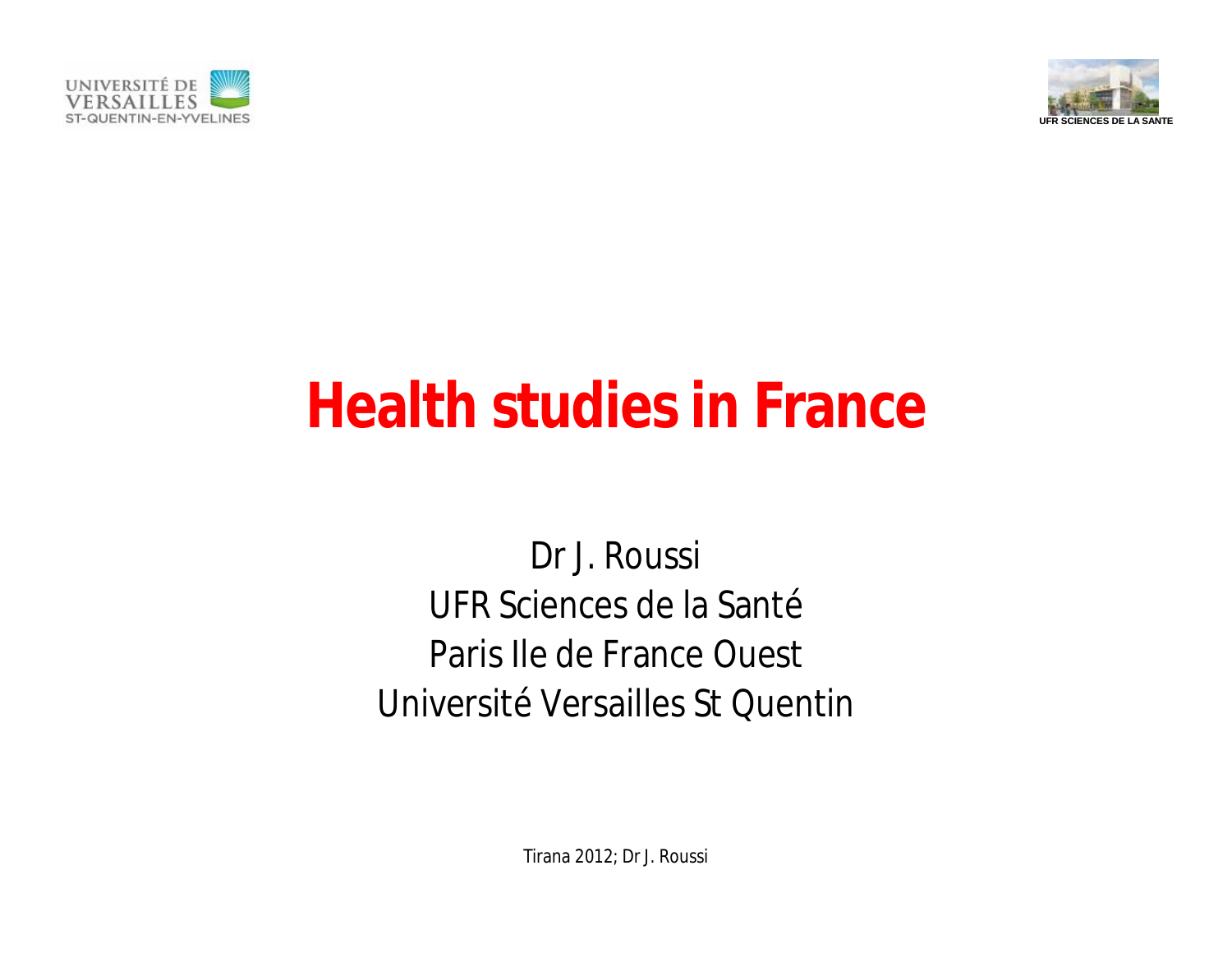



#### LMD: license-master-doctorat **Intersecrets De LA BREAKER European Undergraduate-Graduate-Post Graduate**

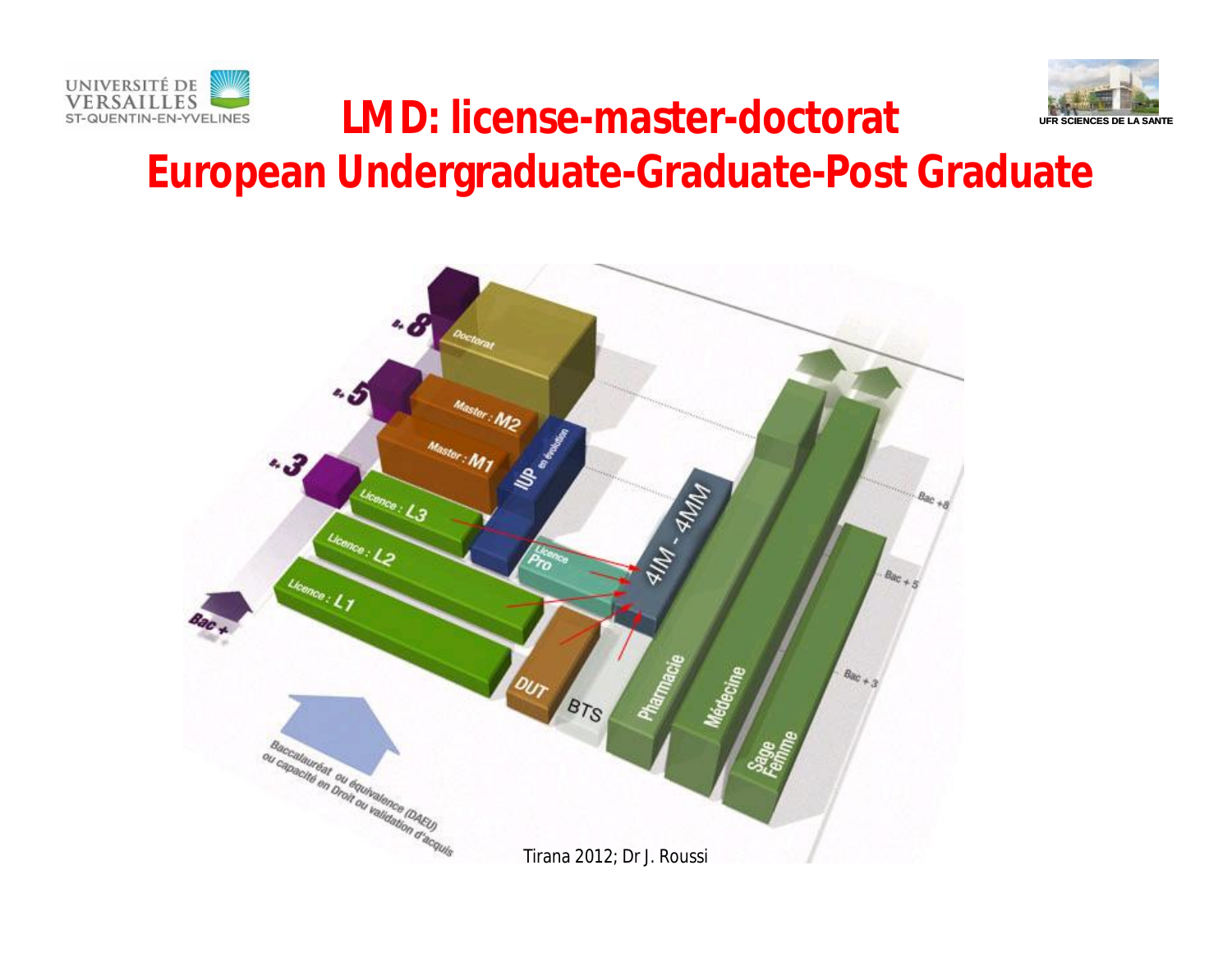



#### **Medical school: licence + master + doctorate**

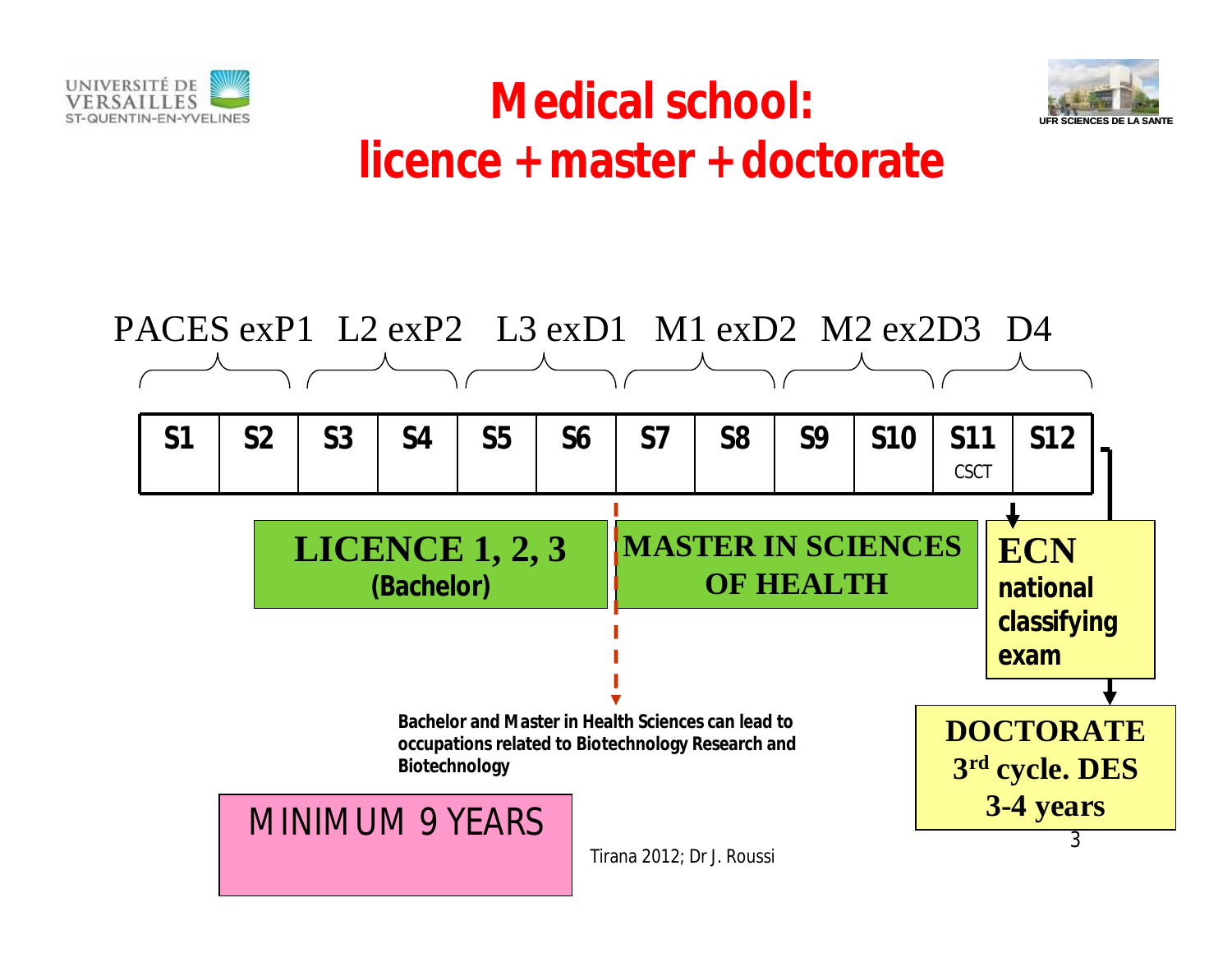



#### **PACES: 1st common year in studies of health**

- Since September 2010, 1st Year: common to the
	- Medical studies,
	- Odontology
	- Pharmaceutical studies
	- Midwife (maieutic)
- UFR PIFO: possibilities of inserting the trainings of kinesitherapy, ergotherapy, psychomotricity, L2 sciences
- Education on 2 semesters :
	- *During semester 1 and beginning of semester 2* : Same program for all the students
	- *2 nd part of semester 2:* Different teaching units (EU) specific for medecine, pharmacy, maieutic, odontology
- Every student must be able to present the 4 examinations
- Reorientation for the last 20 %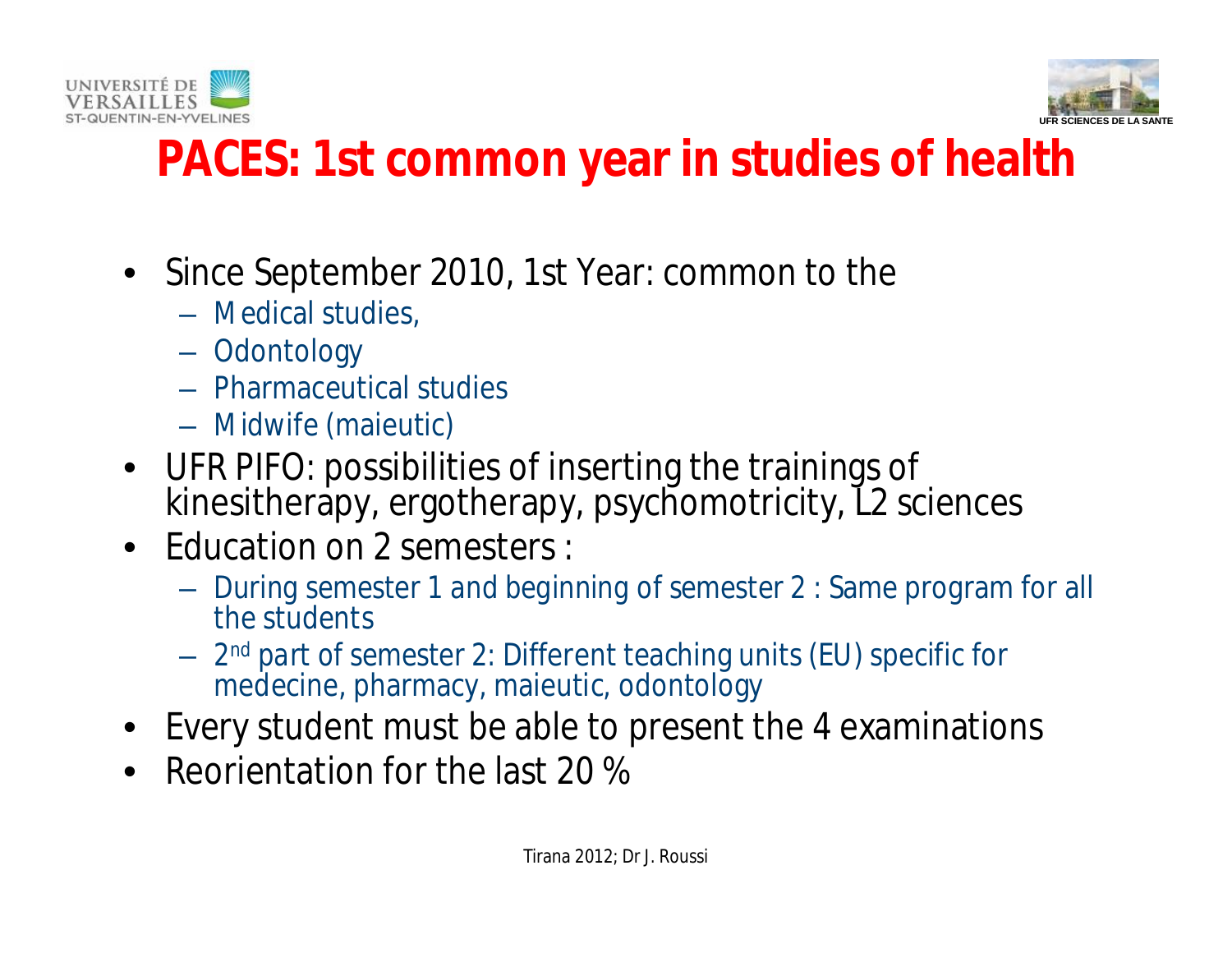



## **PACES: teaching content**

- Semester 1
	- EU1 (Teaching unit): Chemistry-biochemistry. 10 European Credits Transfer System ECTS
	- EU2: Cell Biology and Histo-embryology. 10 ECTS
	- EU3: Physics Biophysics Physiology. 6 ECTS
	- EU4: Biostatistics. 4 ECTS
- Semester 2
	- EU4: Physiology. 4 ECTS
	- EU5: Anatomy. 4 ECTS
	- EU6: Sciences of drug. 4 ECTS
	- EU7: Health, society, humanity. 8 ECTS
	- EU specific: 10 ECTS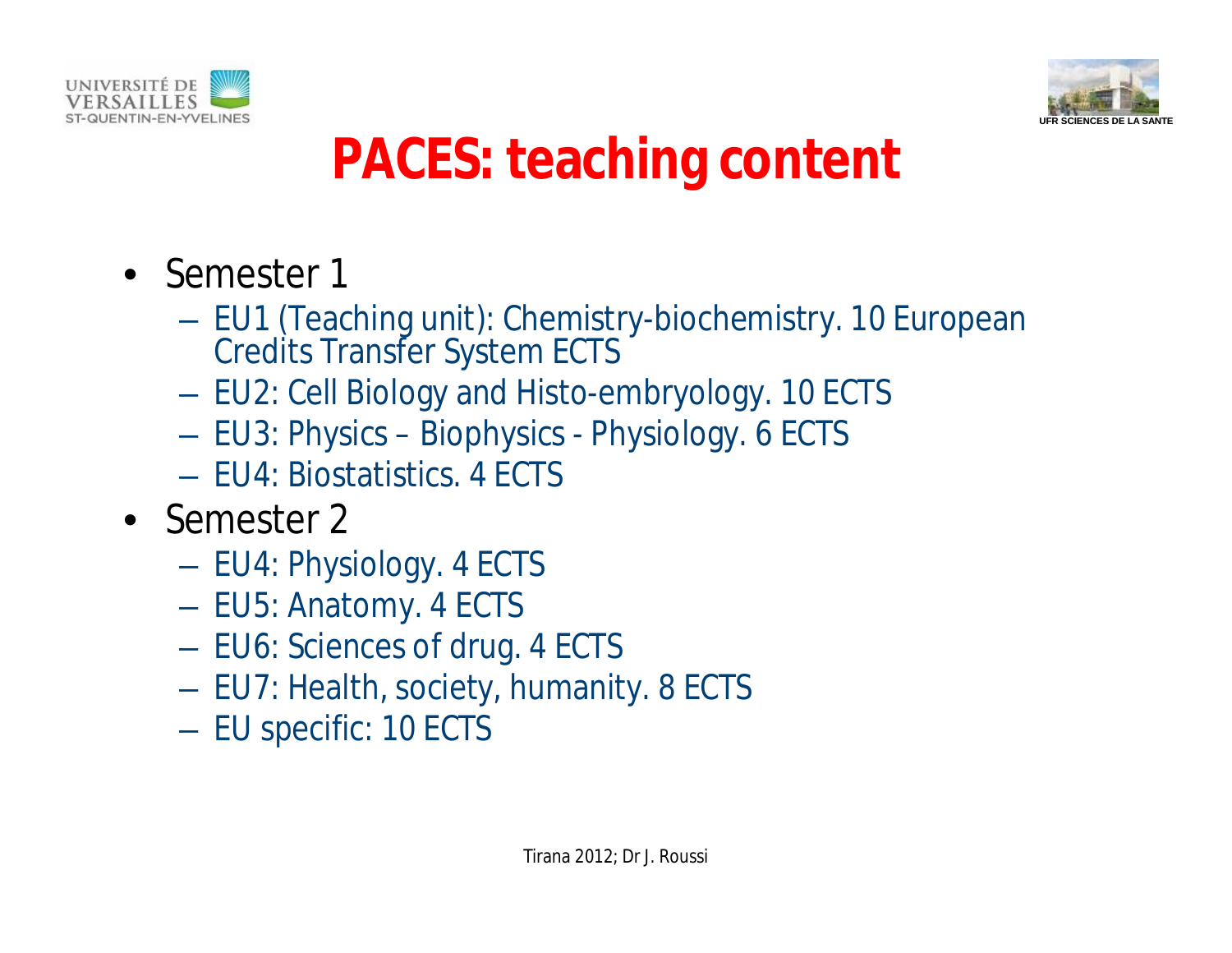



#### **PACES: Registration and numerus clausus 2012**

- 2011
- Registered 855 S1, S2 Registered -8%
- 687 Entries in competition of Medicine: 150 places
- 232 Entries in competition dentistry: 14 places
- 563 Entries in competition Pharmacy: 44 places
- 186 Entries in competition midwife: 18 places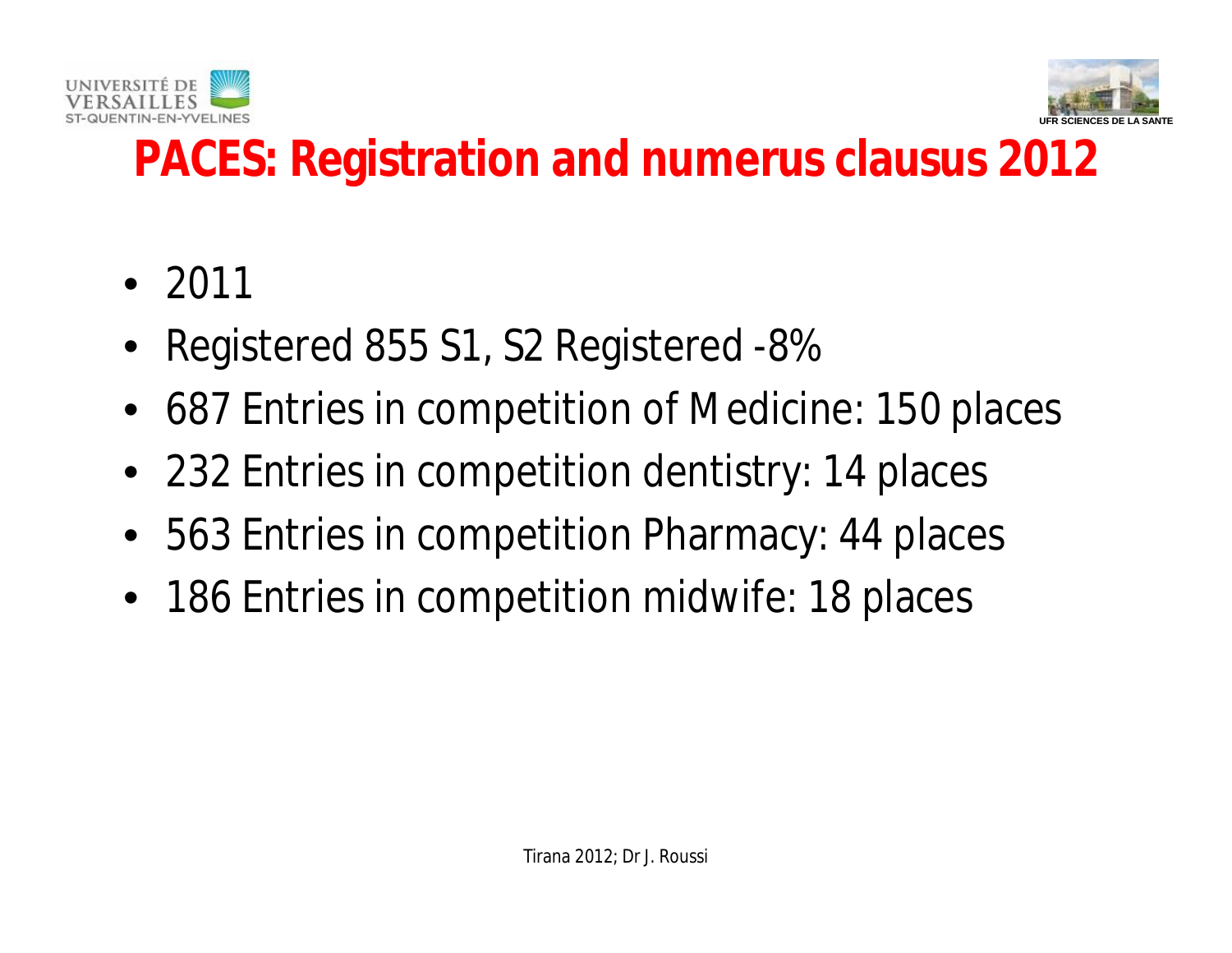



#### Selection PACES-Medicine **Number of undergraduates**

PACES……..L2: percentage of success 14%

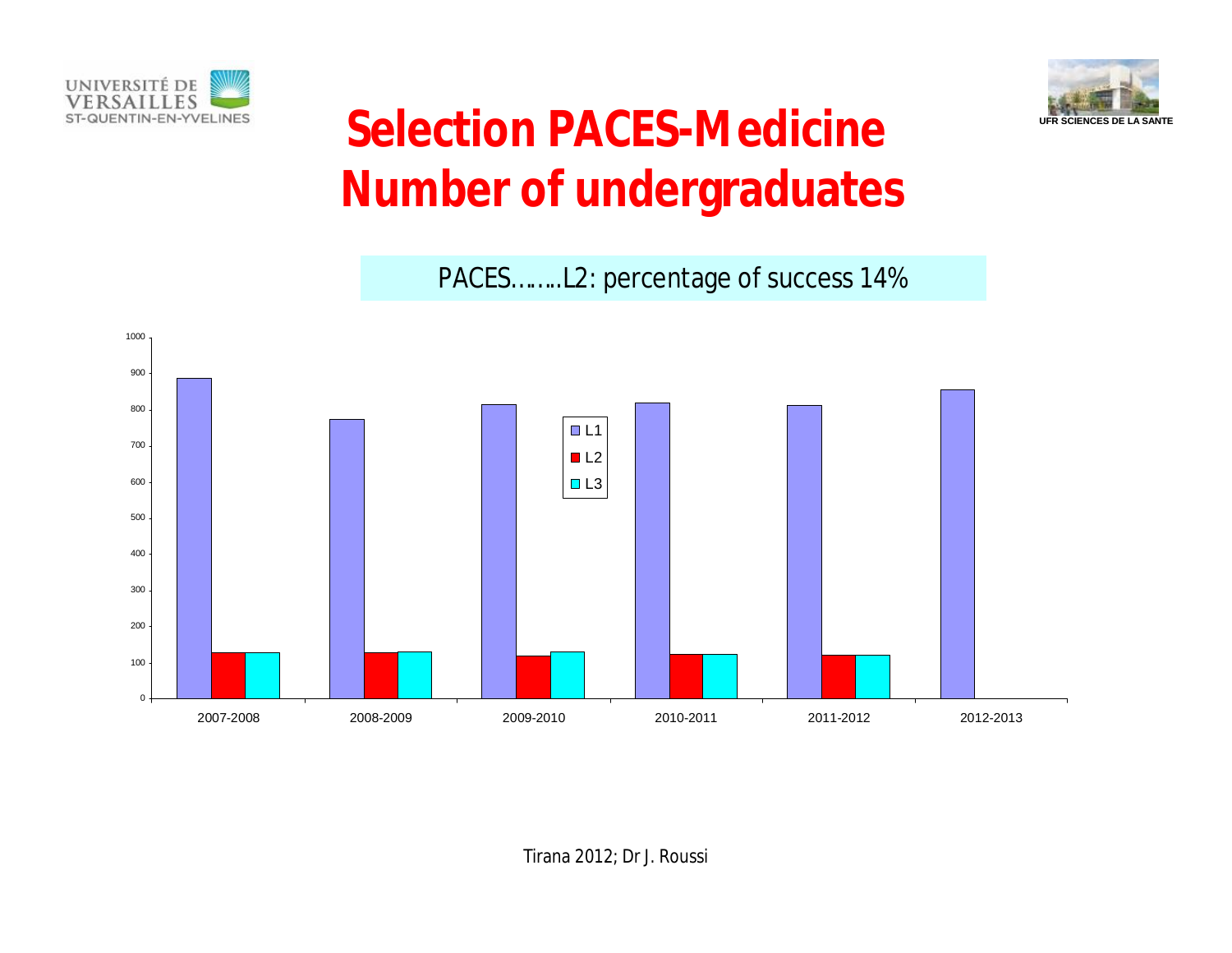



## **L2 and L3 license: Education**

- 3 EU biology and social sciences and humanities. 14 ECTS
- 1 EU general semiology: 2 ECTS
- 13 EU integrated education: 84 ECTS
	- biochemistry, histo-embryology,
	- anatomy, physiology semiology medical, surgical and radiation, for each organ
- Training stages in hospital. 20 ECTS = 400h
- Optional: EU research 60 ECTS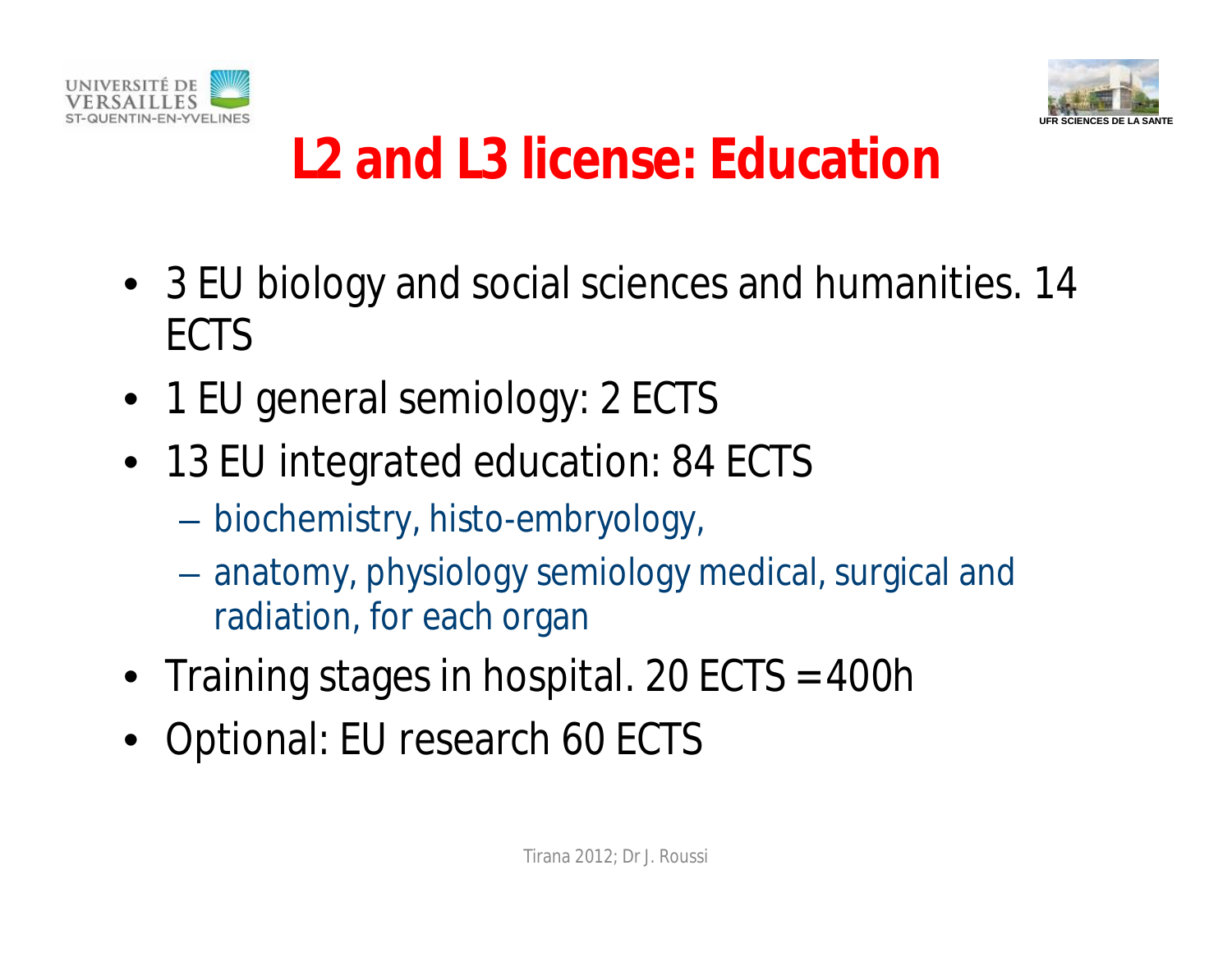



#### **License: Features of L2 and L3**

- 1 ECTS = 8h of lectures
	- English
		- upgrade L2
	- English medical L3
- Dissections
- Critical Reading of Article (LCA)
- Emergency (AFGSU)
- Shared teaching with midwife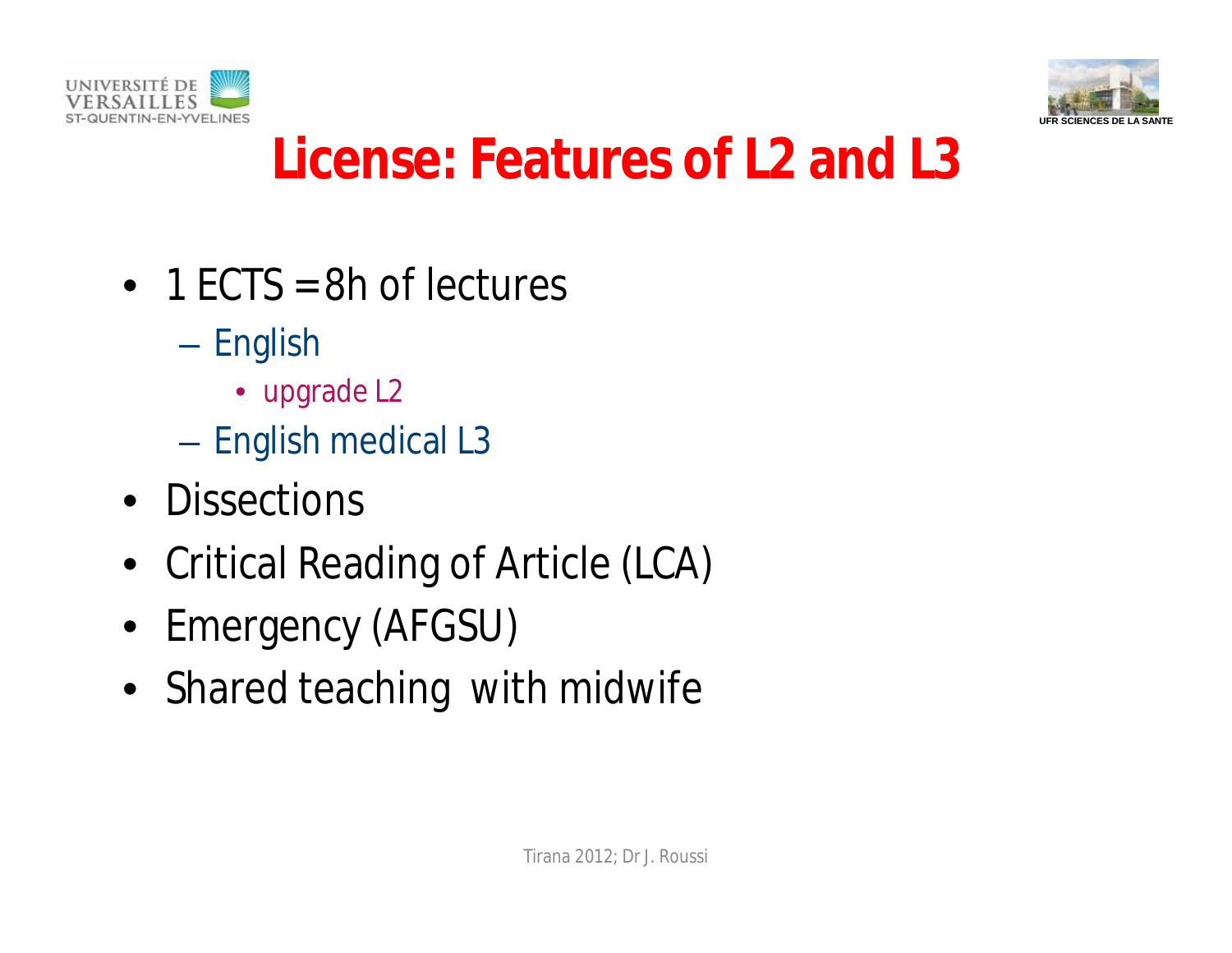



#### **2 nd cycle: M1 = D2, M2=D3, D4**

- Educational theory:
	- conferences, lectures tutorials, seminars
	- 13 transversal modules learning medical practice, from conception to birth, etc.
- Hospital internships paid
- Validation theoretical
- 36 months of training including 1 course in internal medicine (general practitioner)
- 36 guards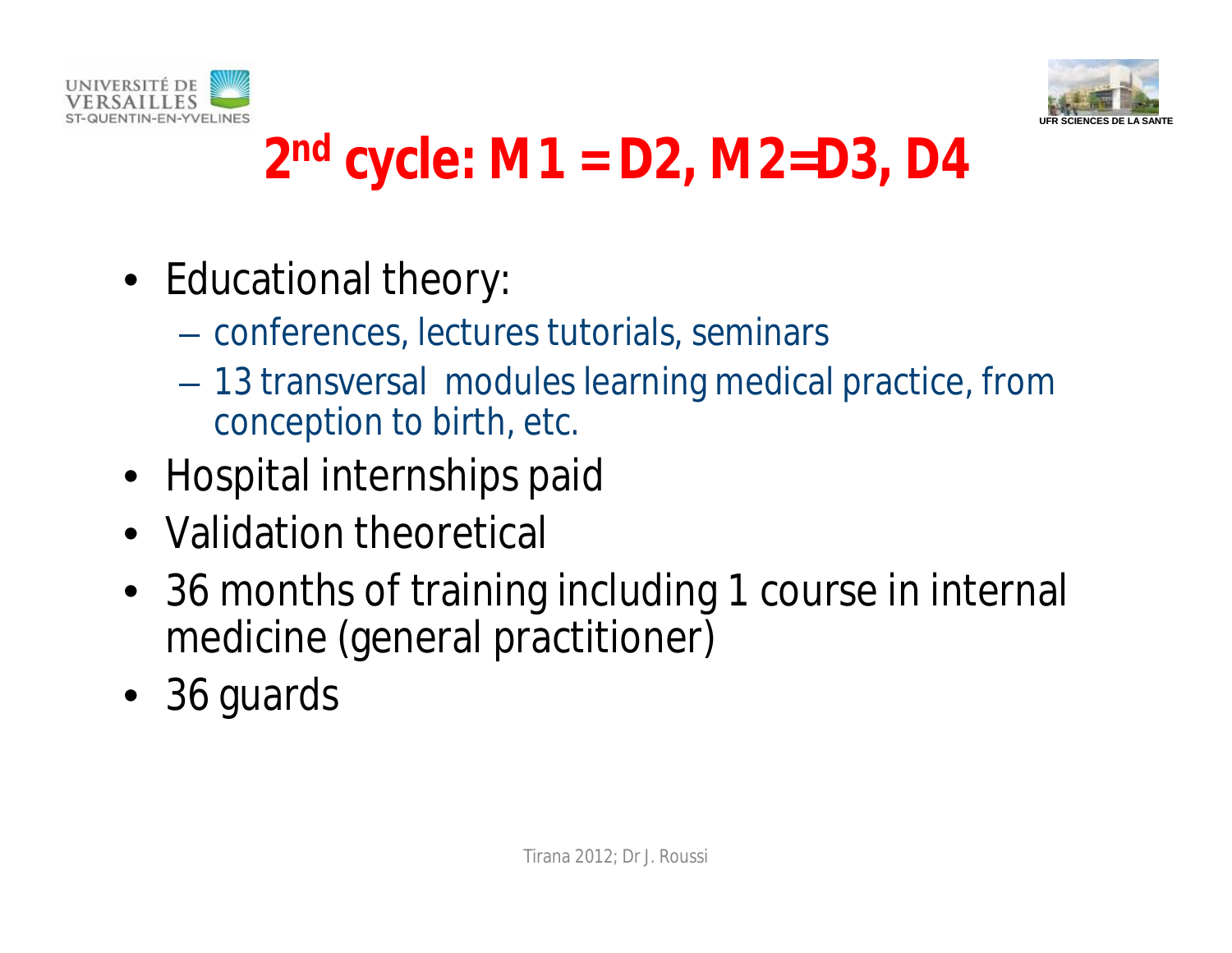



## **Clerkship organisation in PIFO**

- Training stages consisting of rotations through different hospitals.
- 60 depatments of a teaching hospital
- $\bullet$   $\perp$  2:
	- Training learning nursing actions
	- Training learning semiology
	- respectively three weeks full time.
- $\bullet$  13
	- 2 training stages of semiology (3 weeks full-time).
- D2D3D4
	- medical students paid
	- Four annual trainings, including integrated courses
- Evaluation of training stages by students
	- L2D1: since 2004
	- L2D3D4: since 1997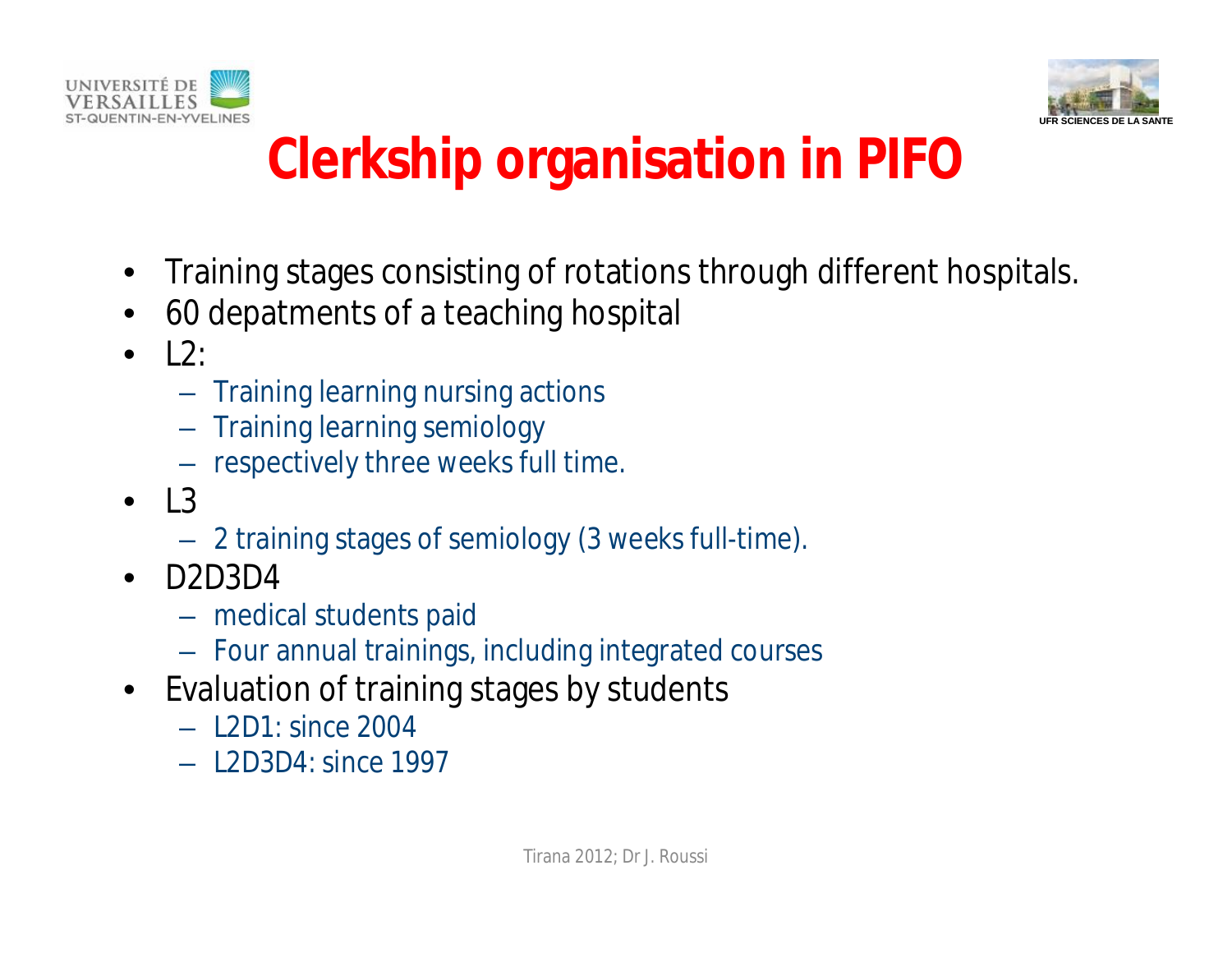













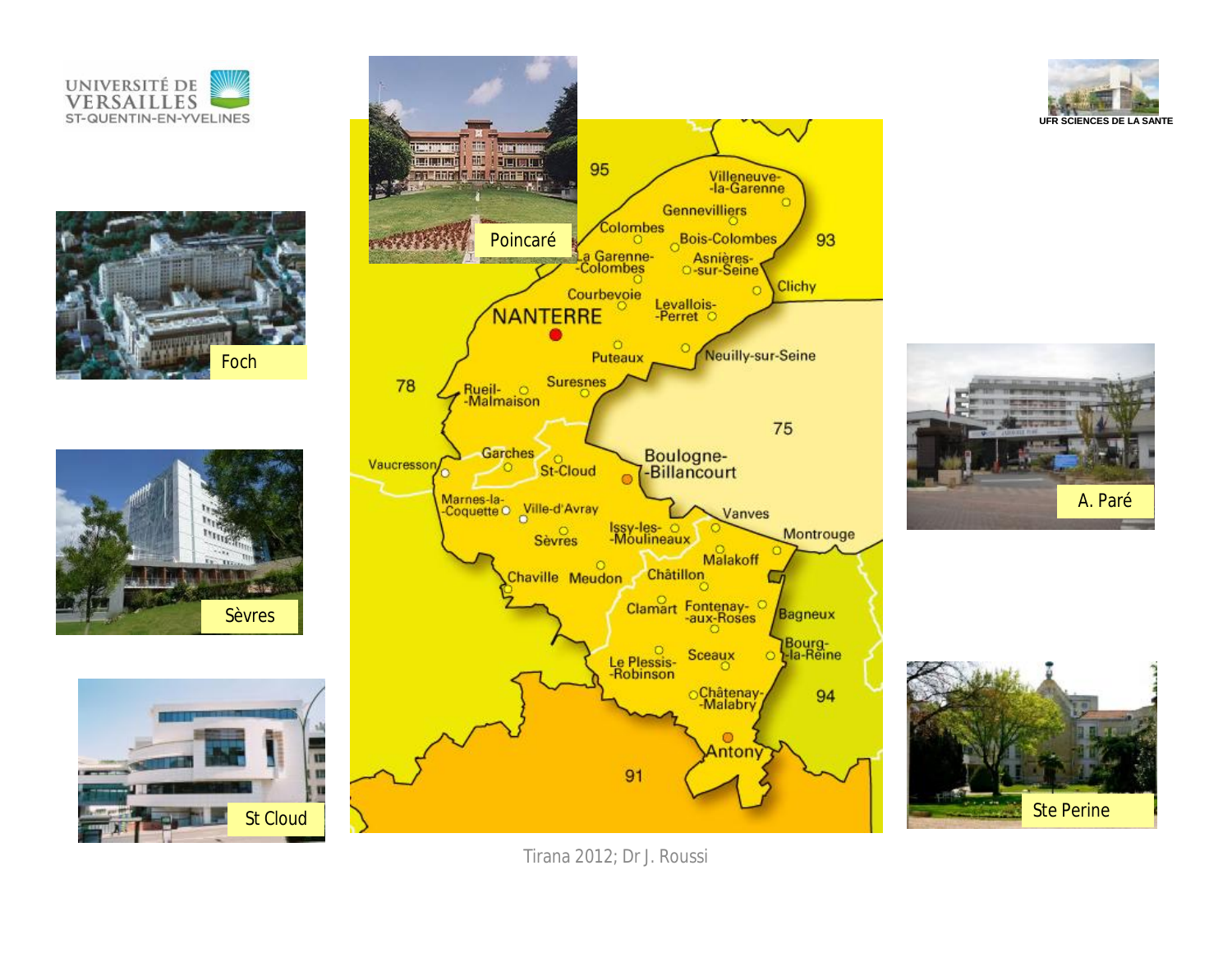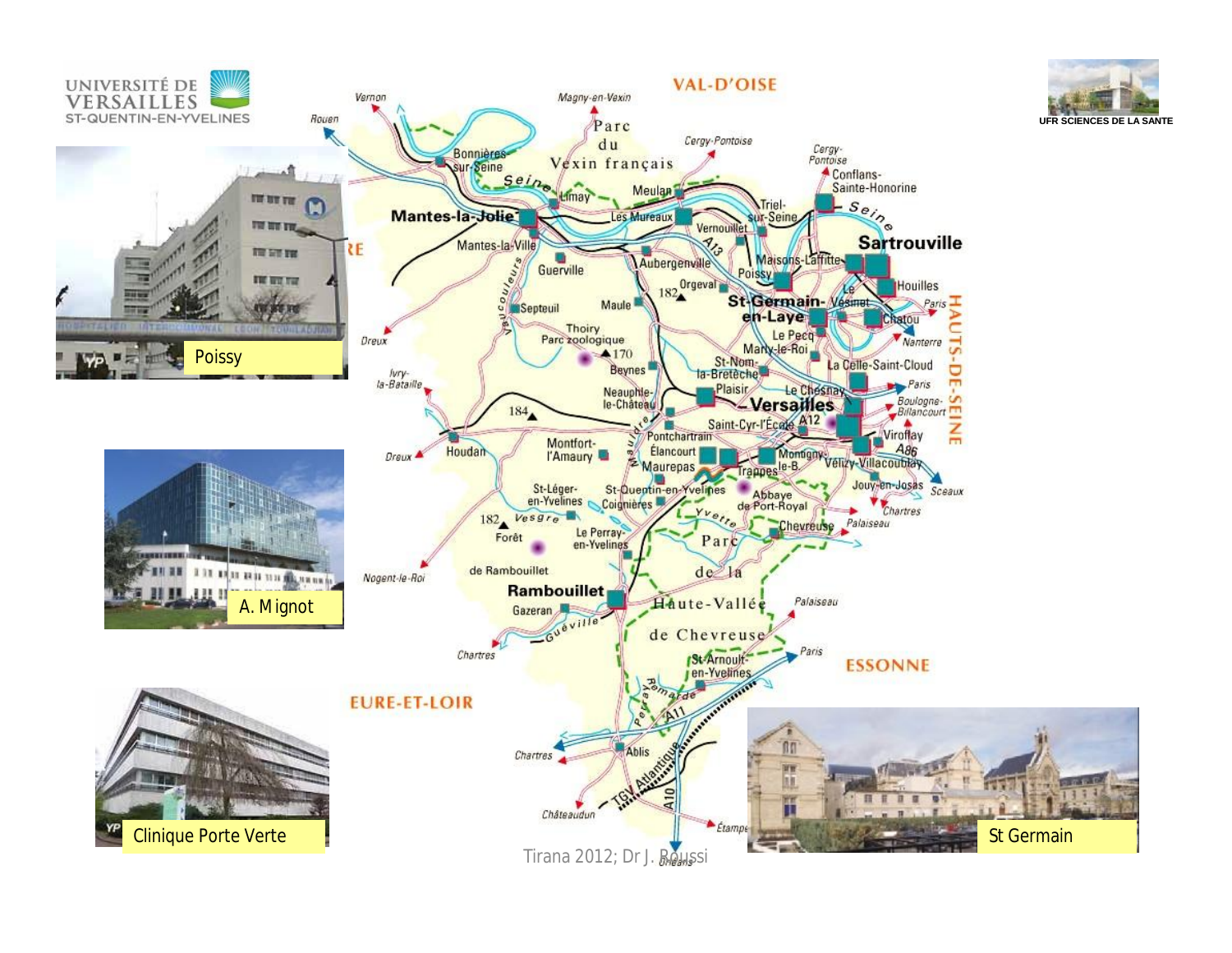



#### Exemple2012-2013 **CH AMBROISE PARE**

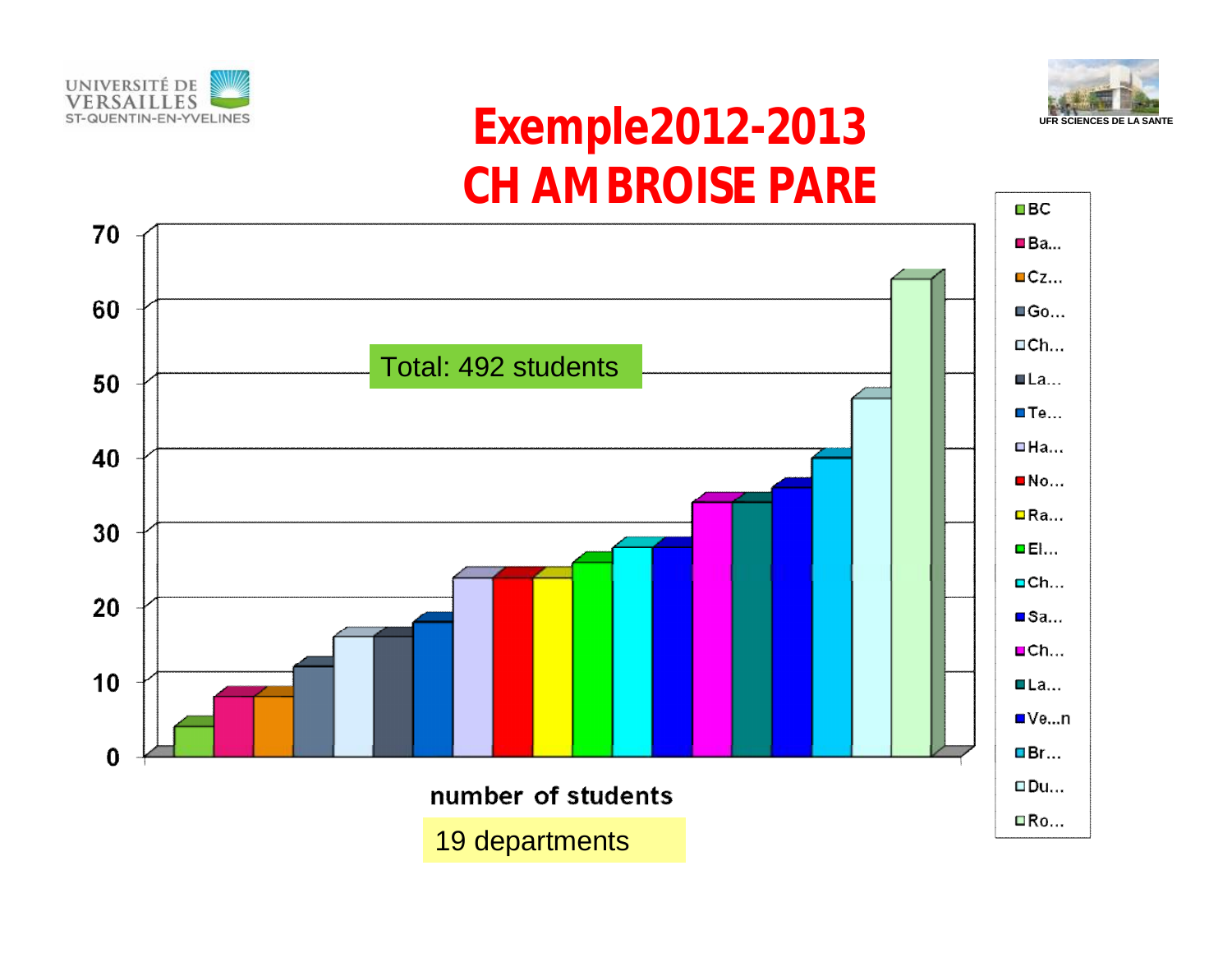



## **Clerkship in general medecine**

- In town
- Mandatory in D3, introduced in 2010
- Total time: 60 half-days
- Teacher training course by the Department of Internal (general) Medicine
- USER:
	- 3 doctors tutors / student
	- 2 students / user
- Assessment made by the Department of Internal (general) Medicine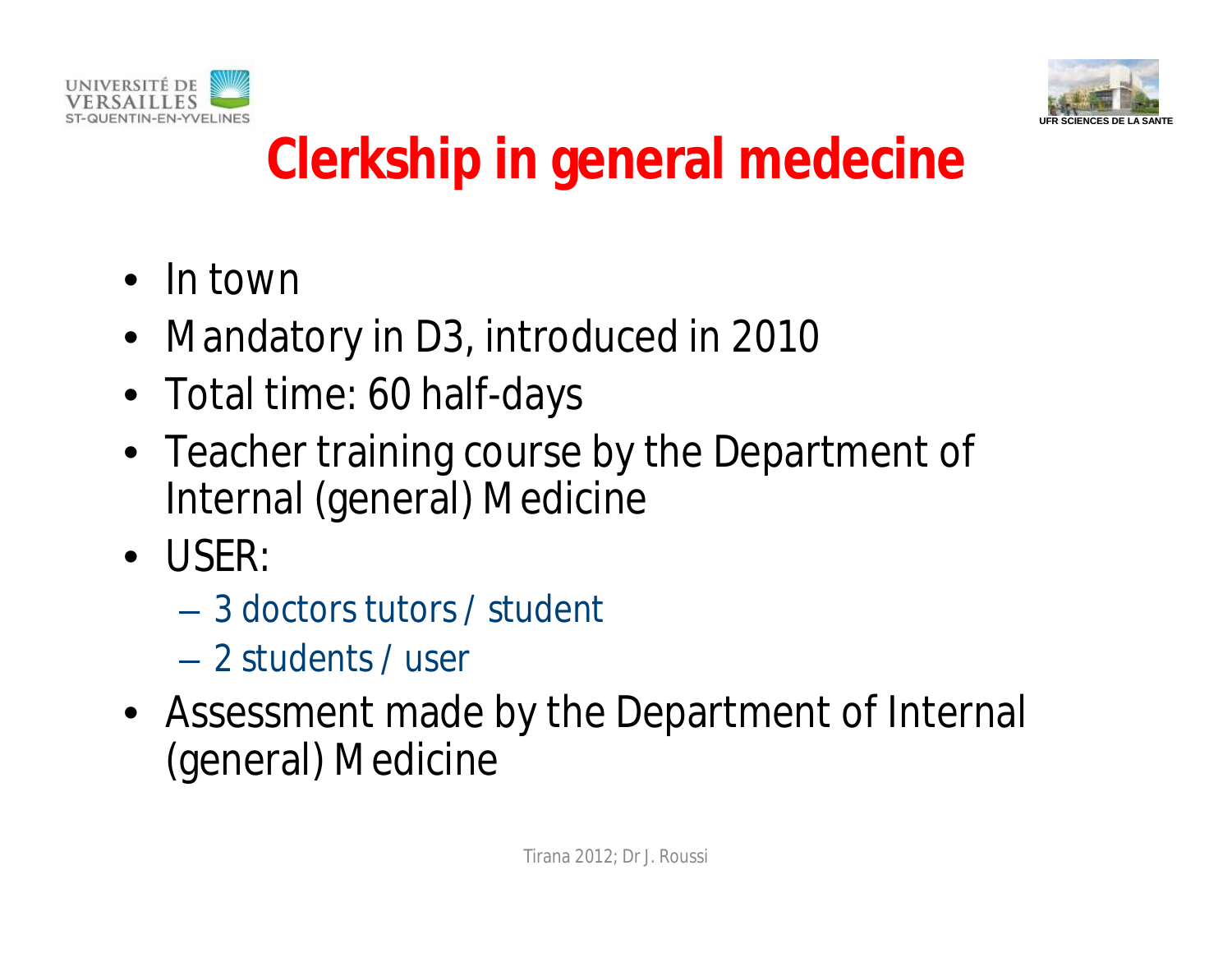



## **Training stage in medico-social group**

- New experience September 2011:
- Two students D3-D4
- Training stage in GERONDICAP, medico-social Group, in association with the Department of Geriatrics, CH La Verrière
- Supports structured around work with social workers teachers, educators, instructors workshop, psychologists, psychomotor
- Activity classic geriatric hospital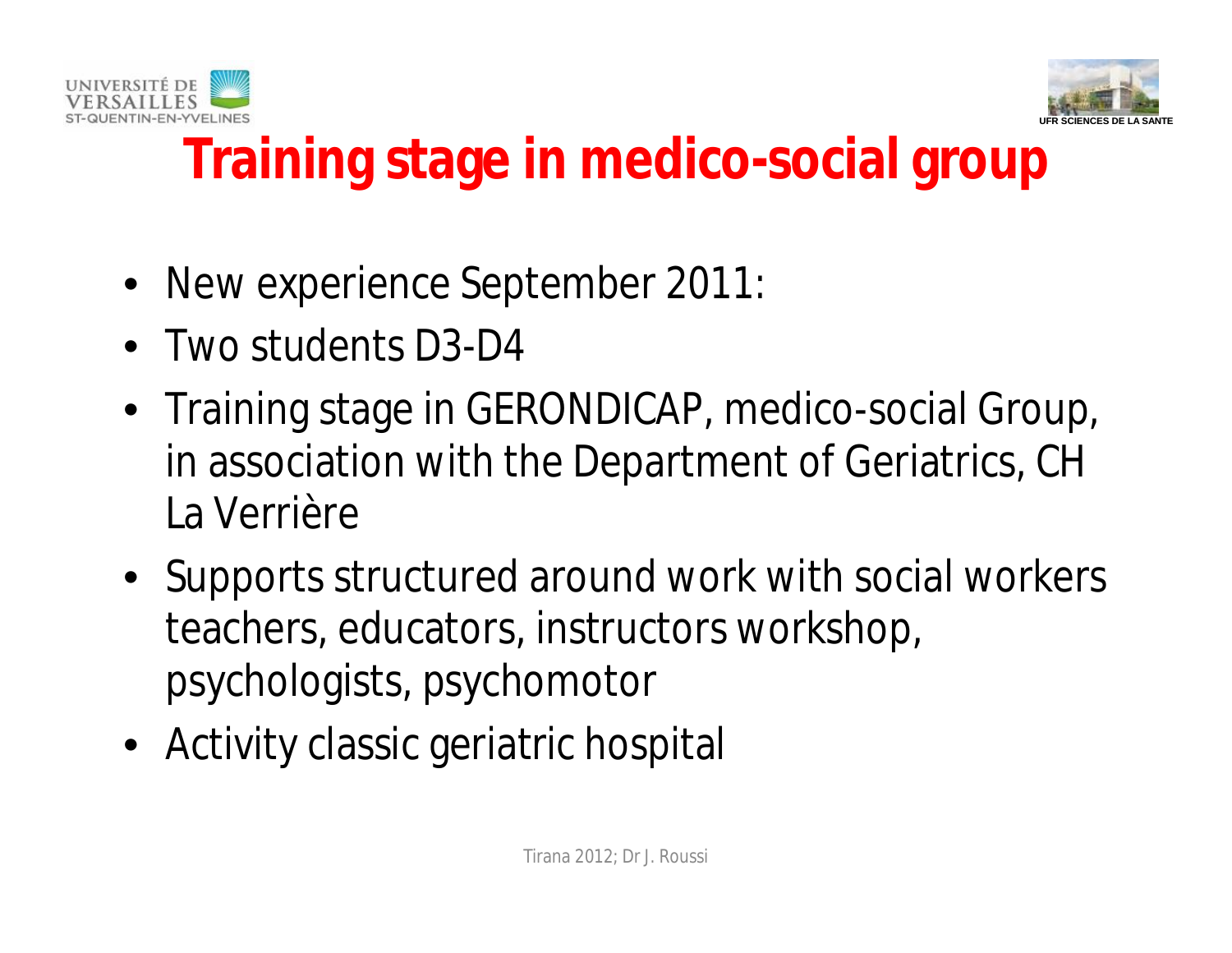



#### **Training stage in pharmaceutics group**

- New experience September 2011.
- Two students D3-D4
- Sanofi, Aventis, PARIS. Service Scientific Affairs.
- Courses in the following units:
	- Medical Information, Pharmacovigilance,
	- Clinical Operations, Research and Development Centre
- Evaluation by two first students in 2011: very favorable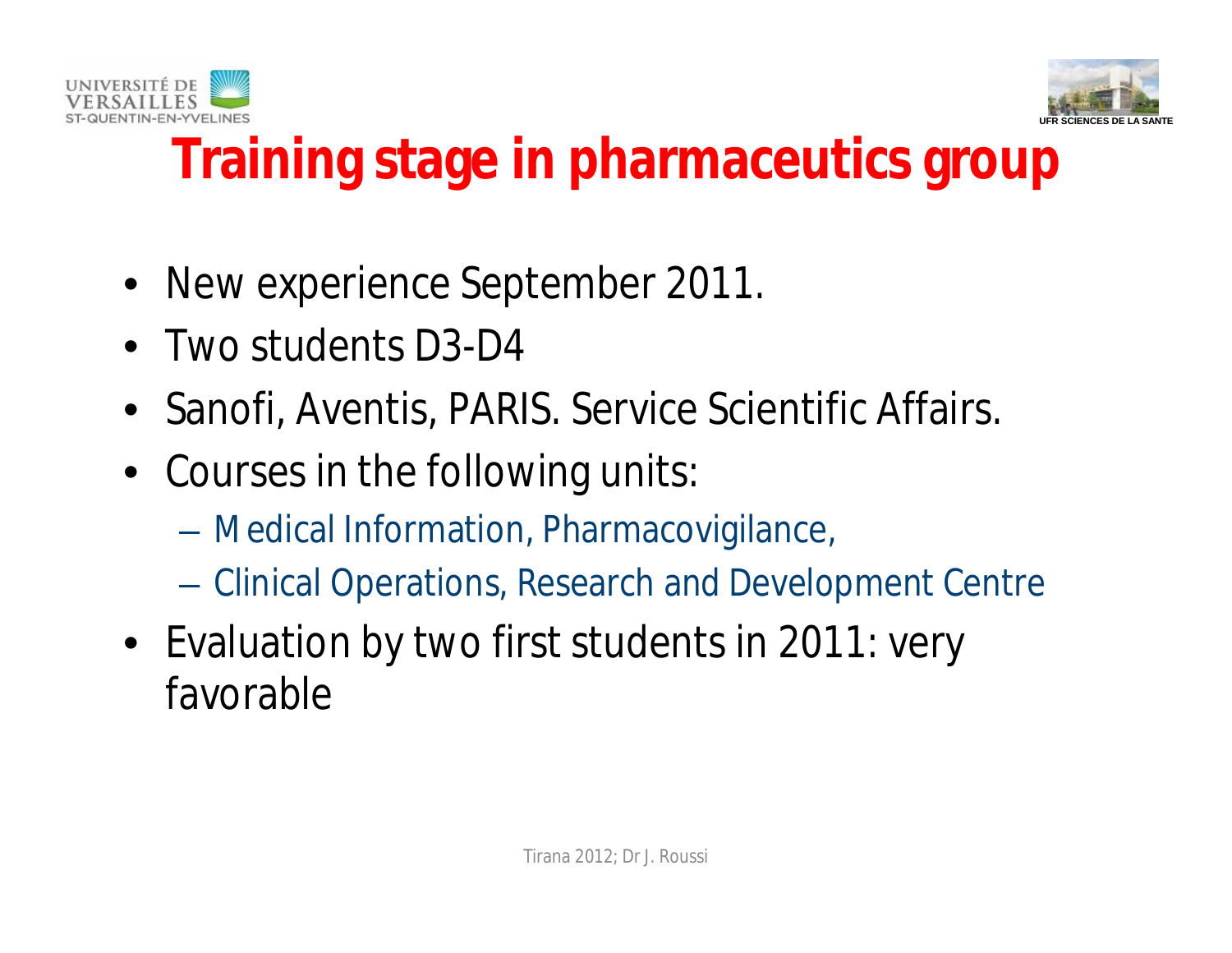



## **Free training stage for D4**

- Courses selected high clinical training and research
	- Subsidized internships
	- 6 weeks abroad
	- Selected services
	- Selected students: the best in D3
	- $-$  Total 10 000 €
	- 2009-2012: 5 students /year D4
		- SWITZERLAND
		- BRAZIL
		- $\bullet$  USA  $\ldots$
- Internships volunteers abroad
- 2012-2013: 30 students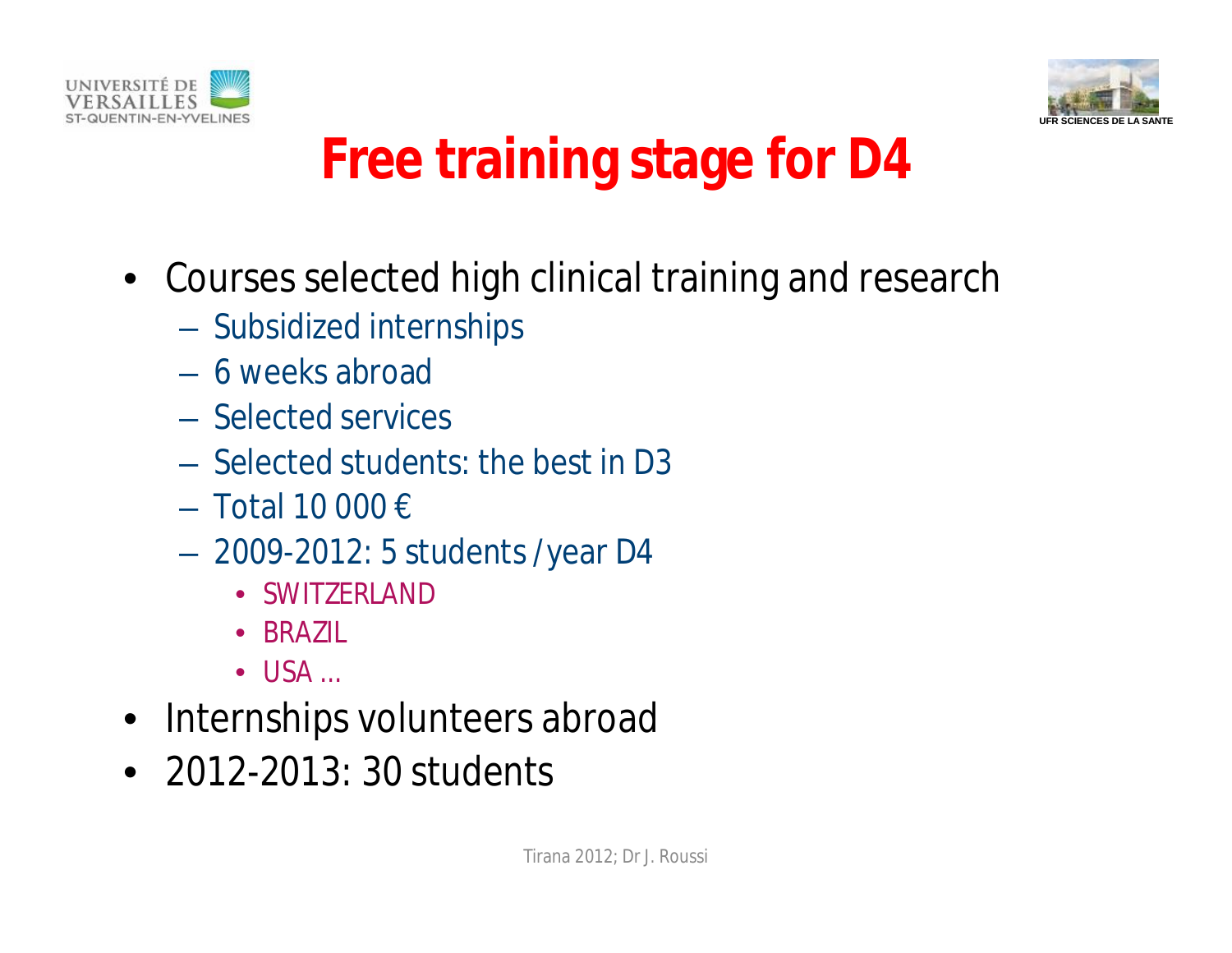



## **Training stage and teaching evaluation**

- Evaluation by the students of the quality of teacher
	- carried out during the teaching and training,
	- Creating an emulation learning.
	- Improving the educational content of education.
- Evaluation by the students of the clinical training stage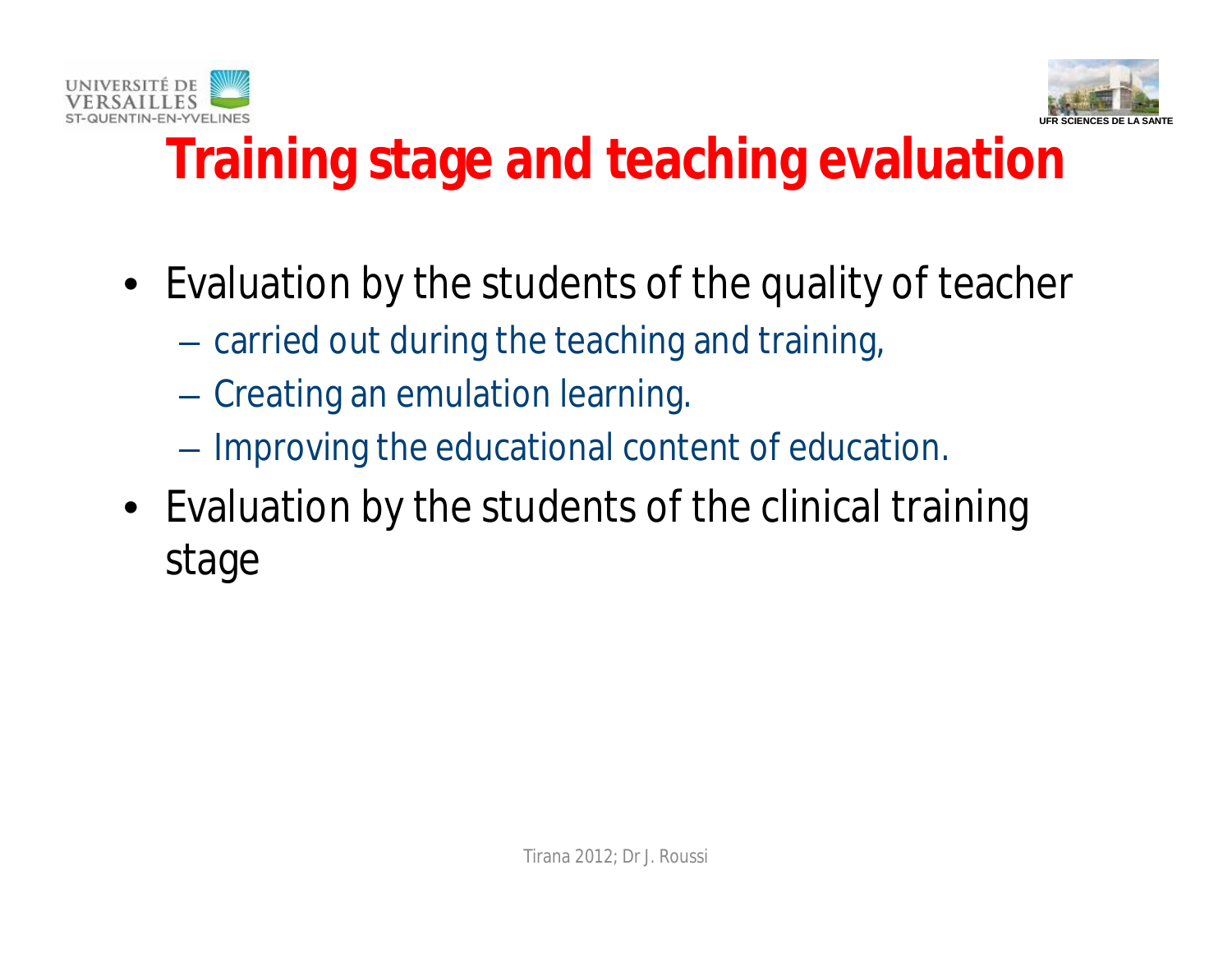



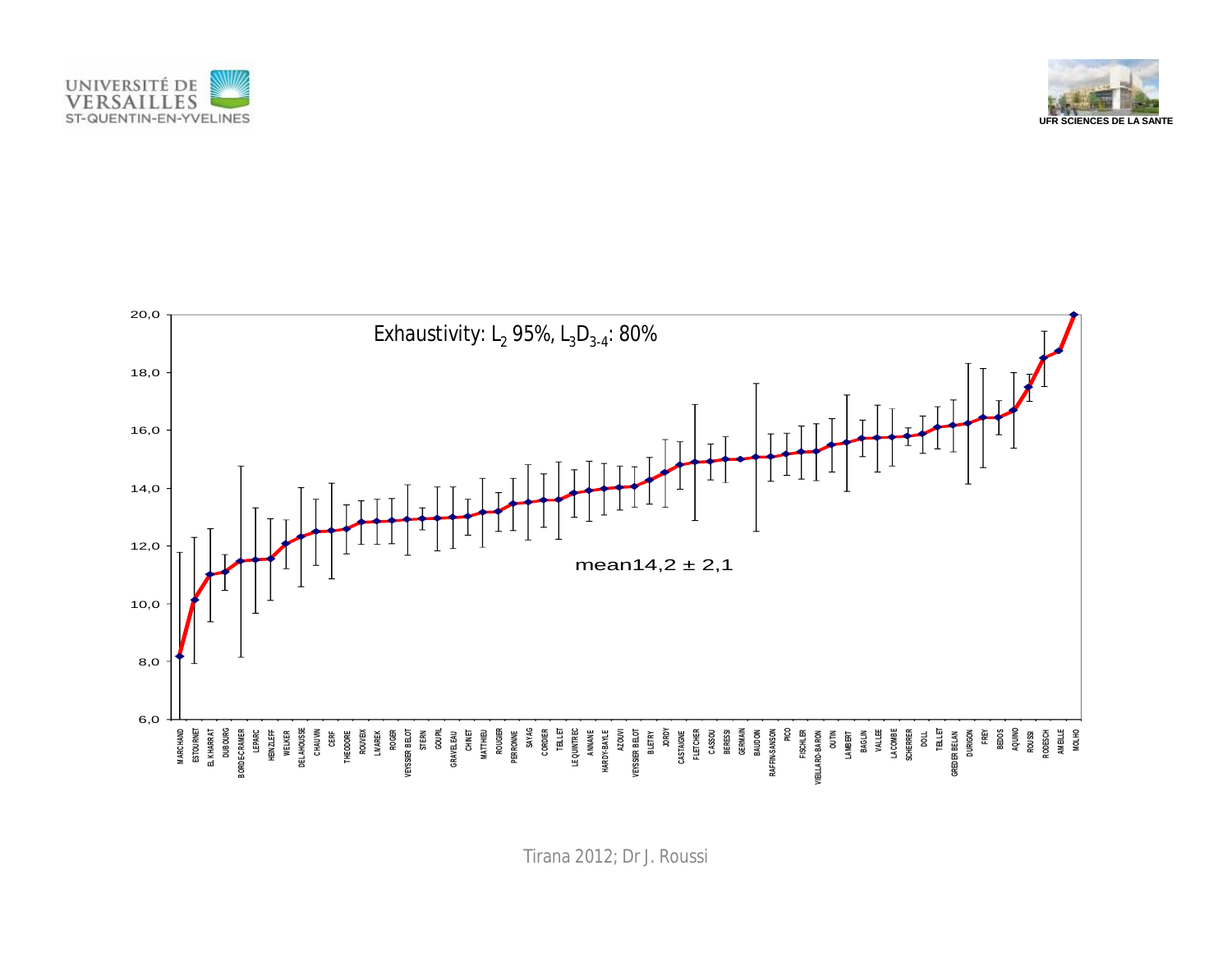



#### **Training stage evaluation L2-3, D3-4: 2004-2010**



Name of head of department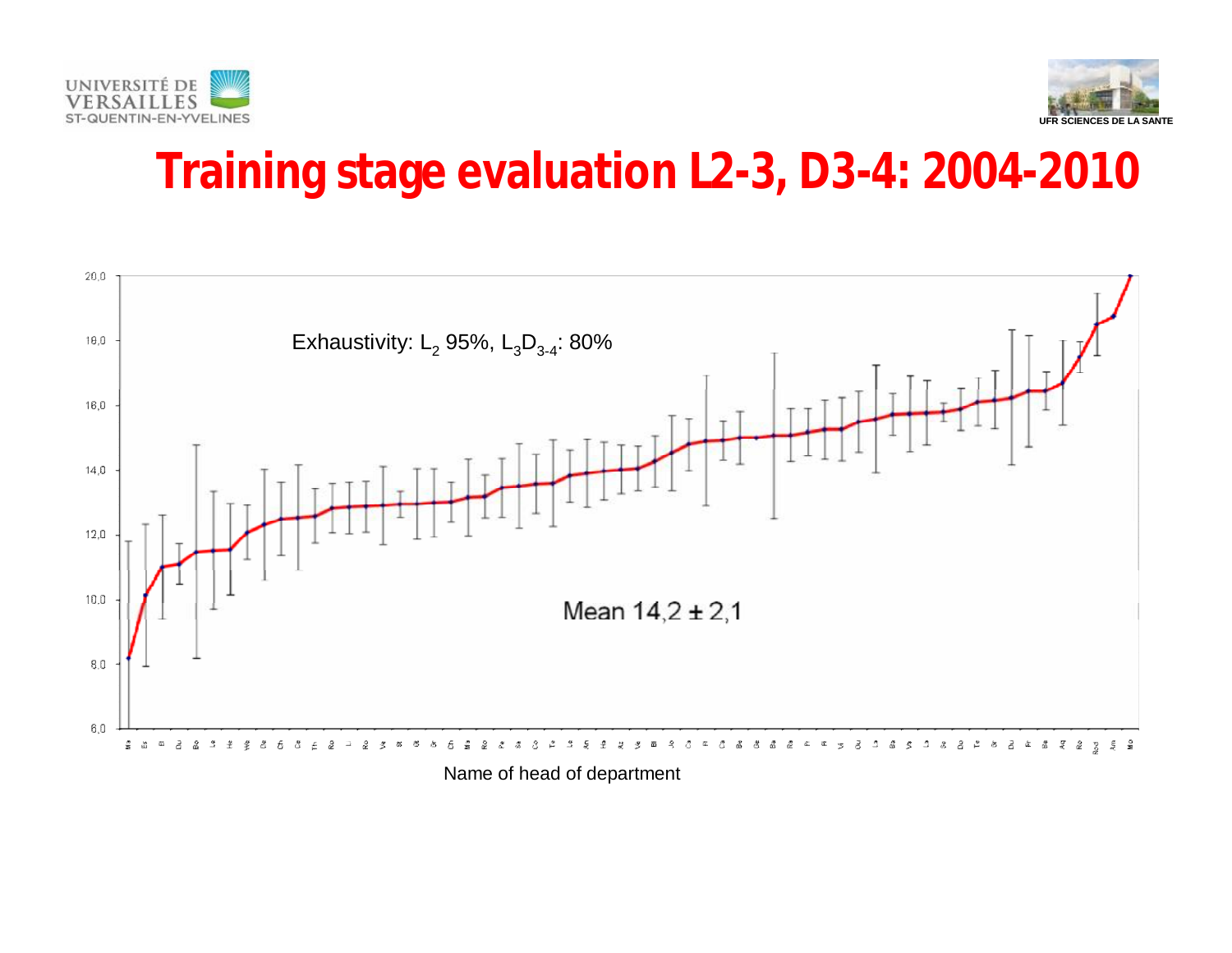



#### **PIFO: ECN Results**

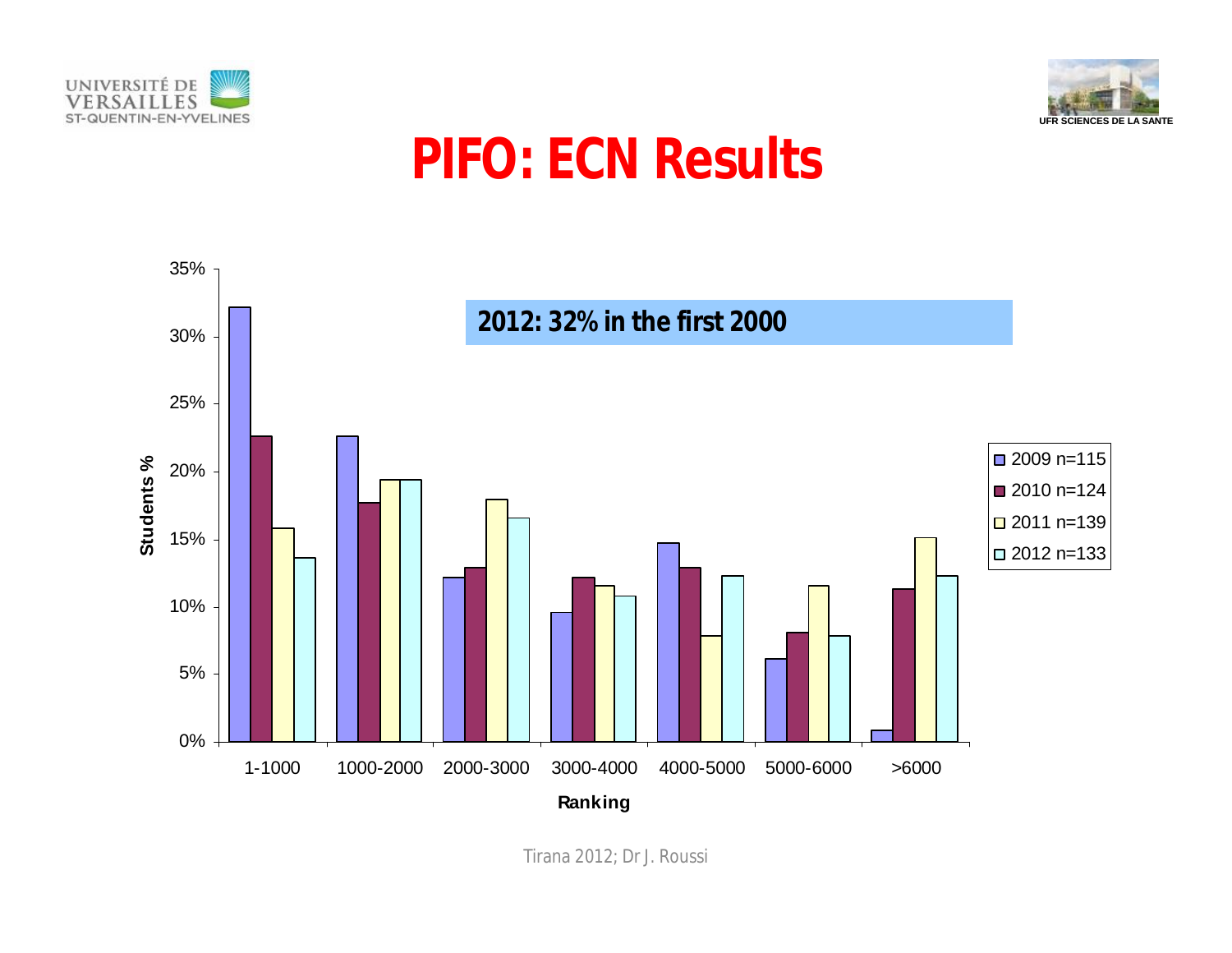



#### **ECN PARIS 2012: positions for speciality and rank classification**

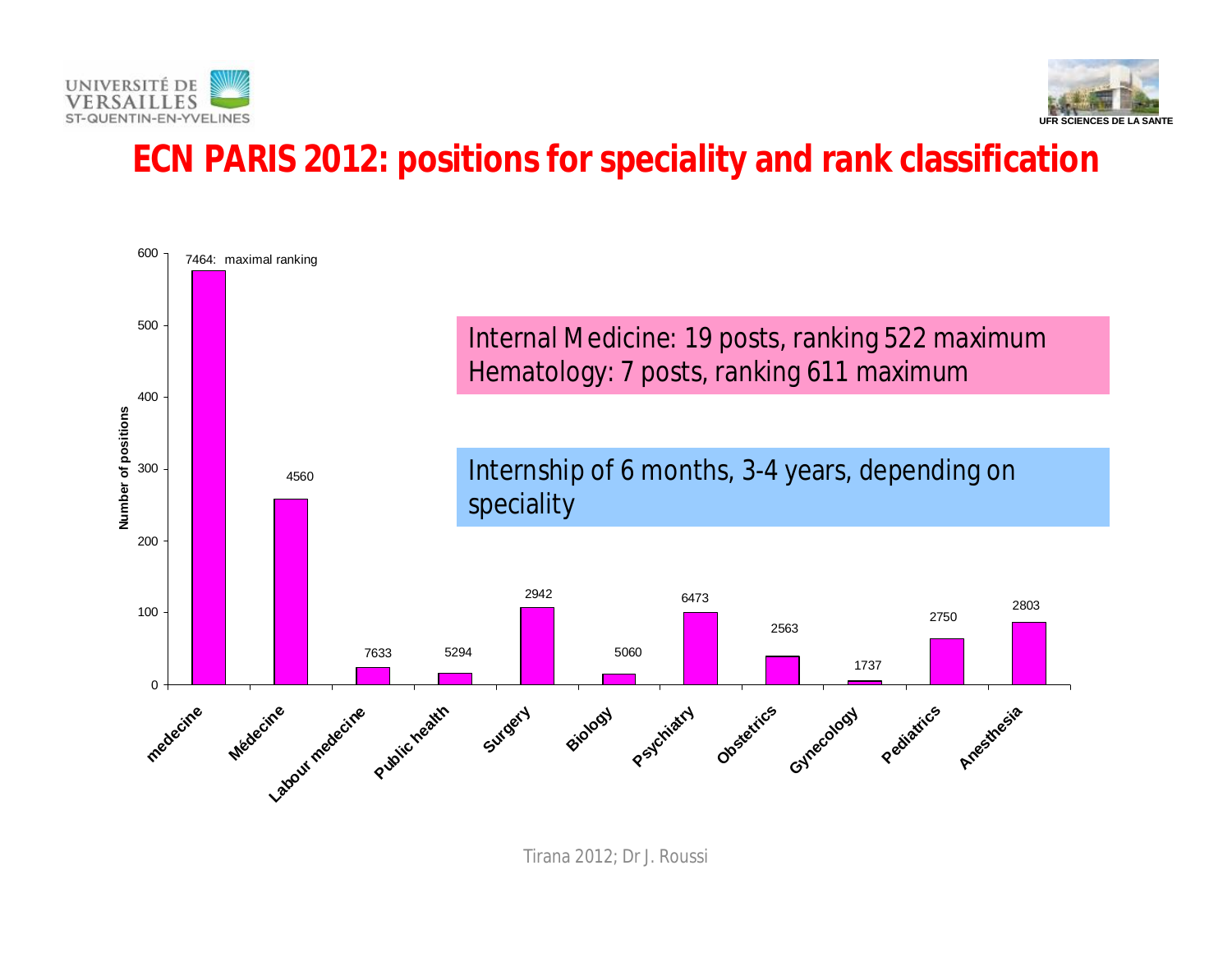



## **And finally, Thesis : Medical doctor**

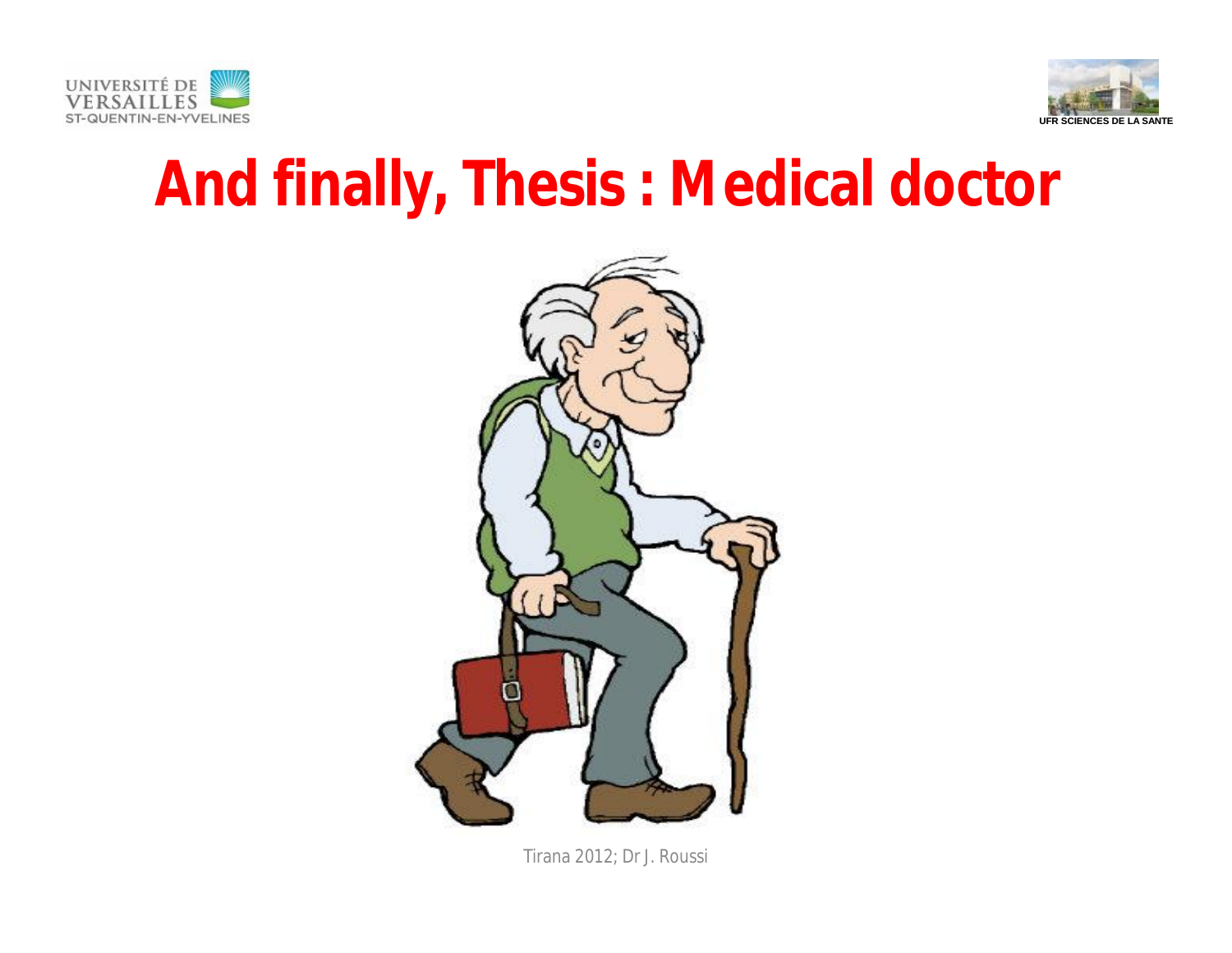



#### **Universitary medical center**

- Finding  $# 1$ :
	- Lack of land in general medicine training stage for graduate students of medical studies
	- DES of general medicine: 1 semester mandatory outpatient, ambulatory preferentially one half (SASPAS) and remains in hospital PLD1
	- Need to create new masters golf course and internship
- Finding  $# 2$ :
	- Lack of current and future physicians in the territory (retirement, numerus clausus)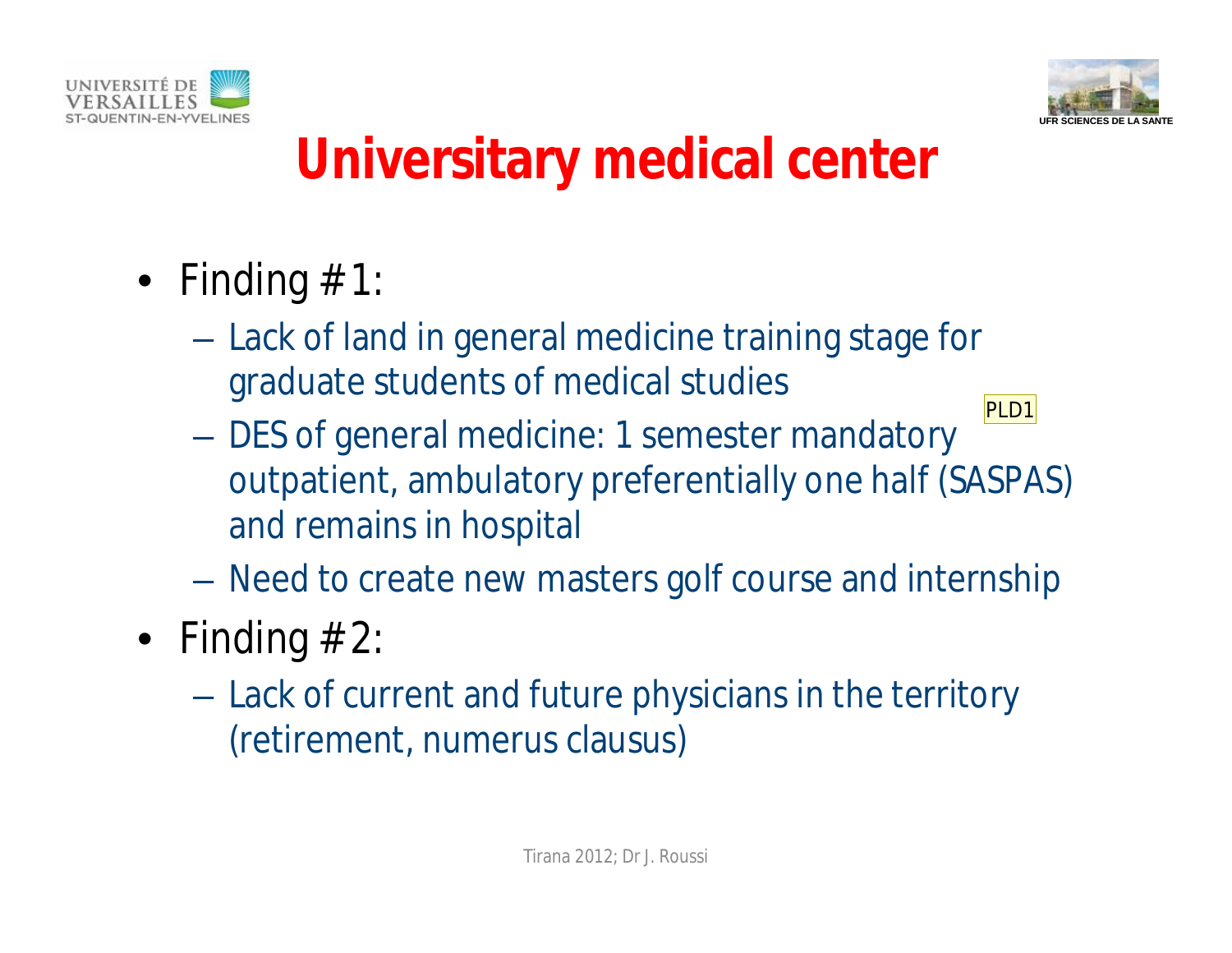**PLD1** 1 semestre ambulatoire obligatoire, 1 semestre prérentiellment ambulatoire (SASPAS) et le reste à l'hôpital Pierre-Louis DRUAIS, 11/25/2012

**Slide 25**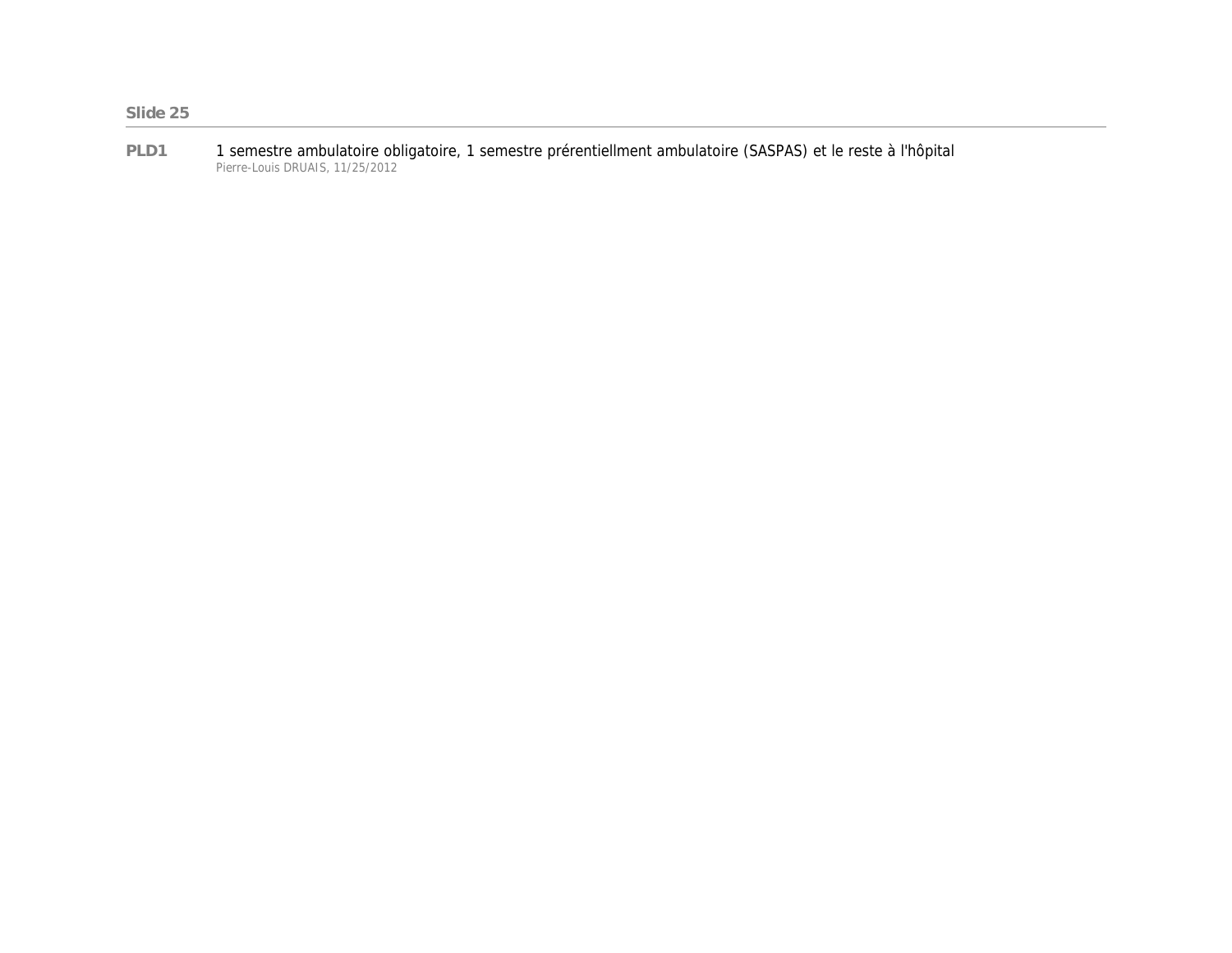



## **Universitary medical center**

- Idea:
	- Creation of a universitary medical center or health center
	- Integration of diverse health professions : medical doctor, general practitioner, nurses, maieutic, physiotherapy, dentists, speech ...
- Threefold mission
	- Care
	- Teaching
	- Medical research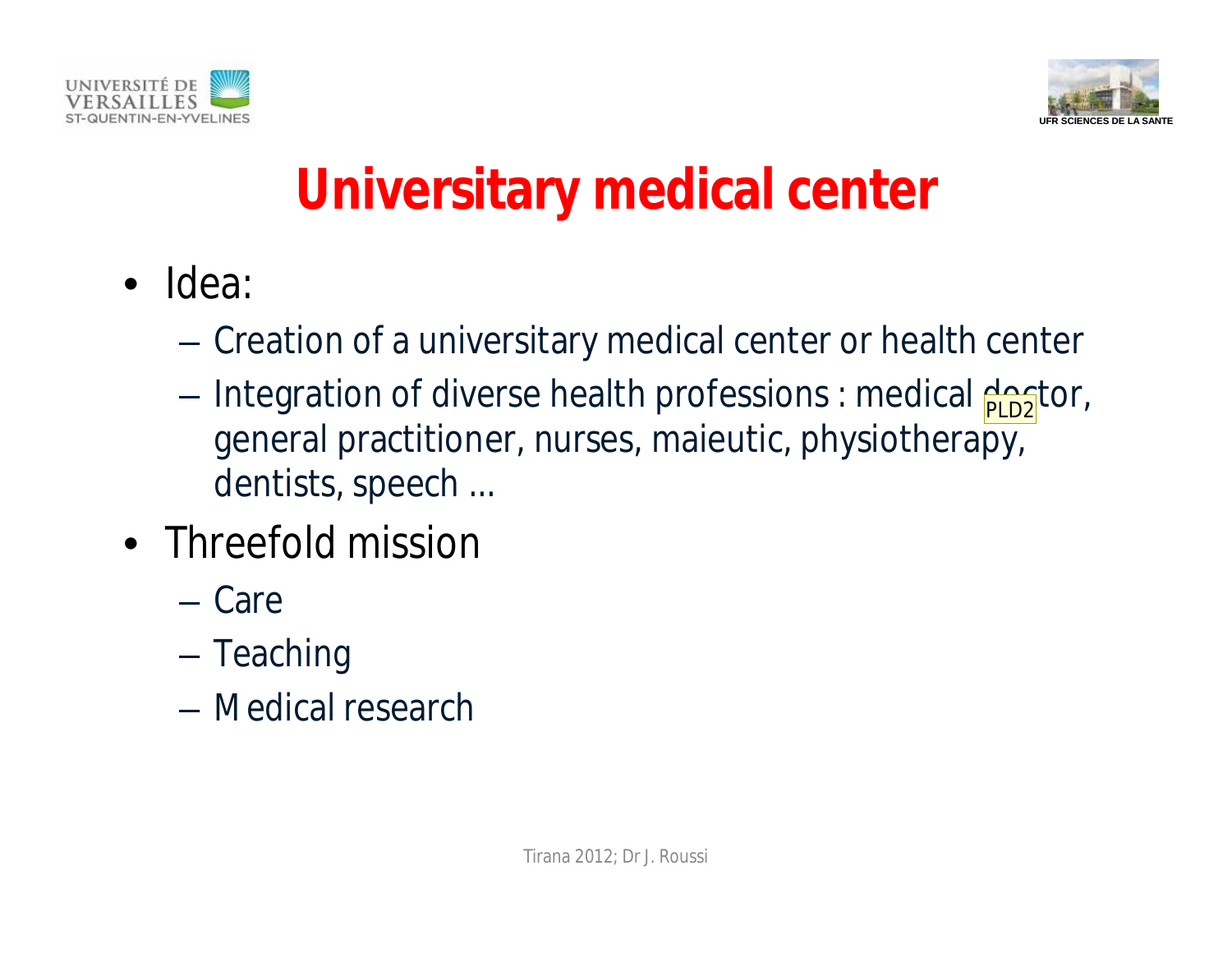**PLD2** 1 semestre ambulatoire obligatoire, 1 semestre prérentiellment ambulatoire (SASPAS) et le reste à l'hôpital Pierre-Louis DRUAIS, 11/25/2012

#### **Slide 26**